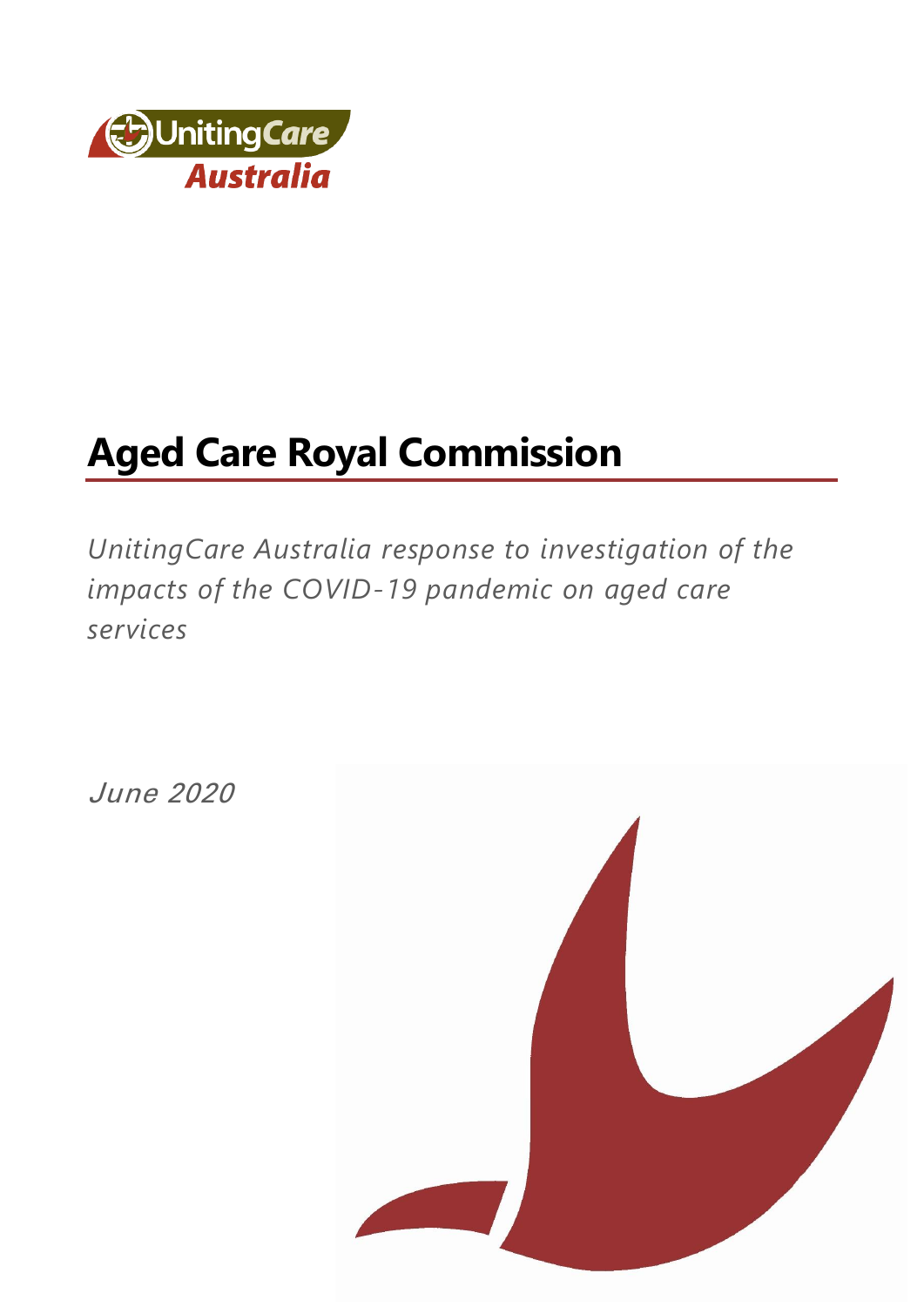### <span id="page-1-0"></span>**Contacts**

#### **UnitingCare Australia**

Level 3, 42 Macquarie St. Barton ACT 2600

**Phone**: (02) 6249 6717

**Email: [kateg@nat.unitingcare.org.au](mailto:kateg@nat.unitingcare.org.au)**

**Website**: **[unitingcare.org.au](http://www.unitingcare.org.au/)**



#### **About UnitingCare Australia**

UnitingCare Australia is the national body for the Uniting Church's community services network and is an agency of the Assembly of the Uniting Church in Australia.

We give voice to the Uniting Church's commitment to social justice through advocacy and by strengthening community service provision.

We are the largest network of social service providers in Australia, supporting 1.4 million people every year across urban, rural and remote communities.

We focus on articulating and meeting the needs of people at all stages of life and those that are most vulnerable.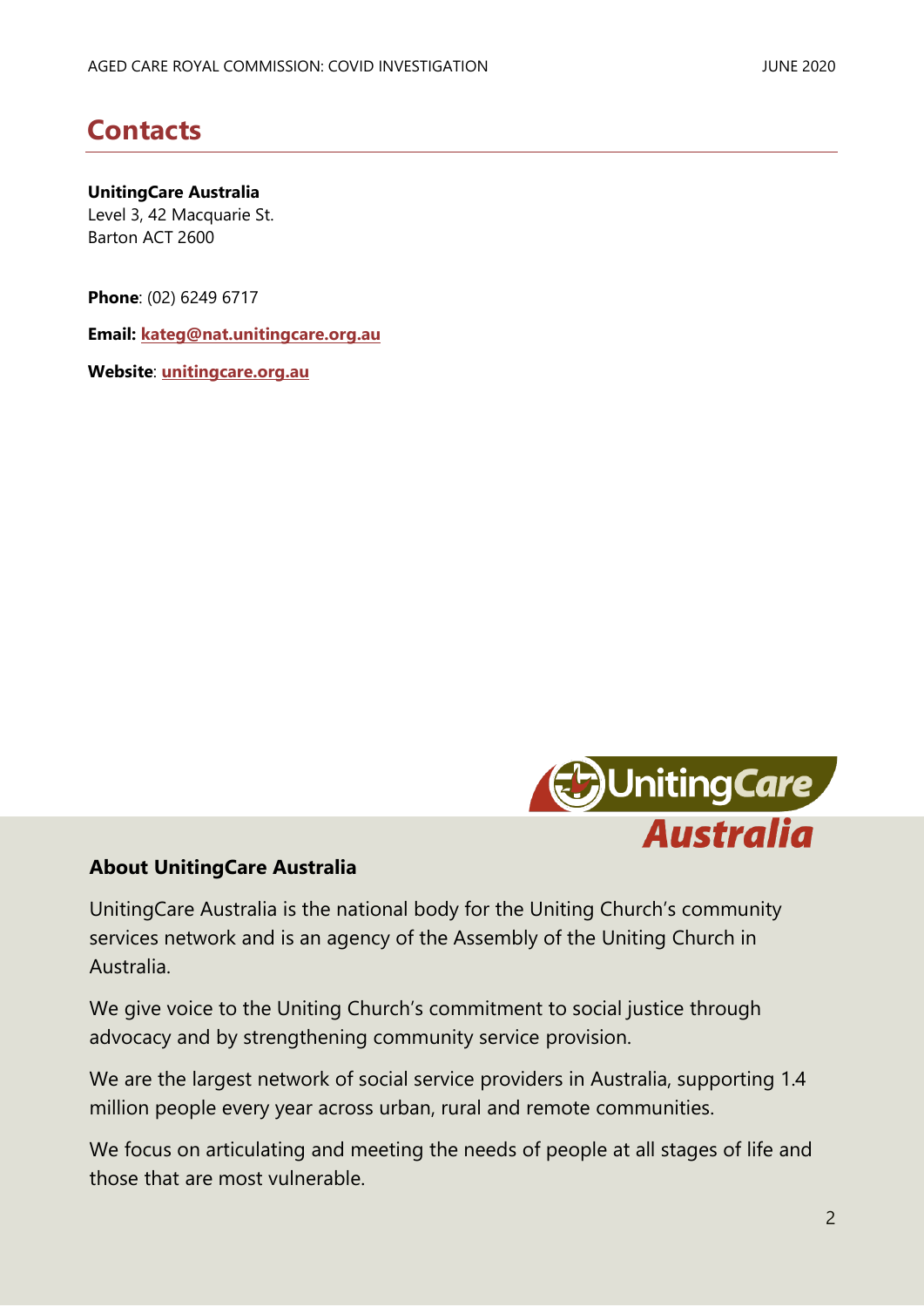### **Contents**

| Introduction 4 |  |
|----------------|--|
|                |  |
|                |  |
|                |  |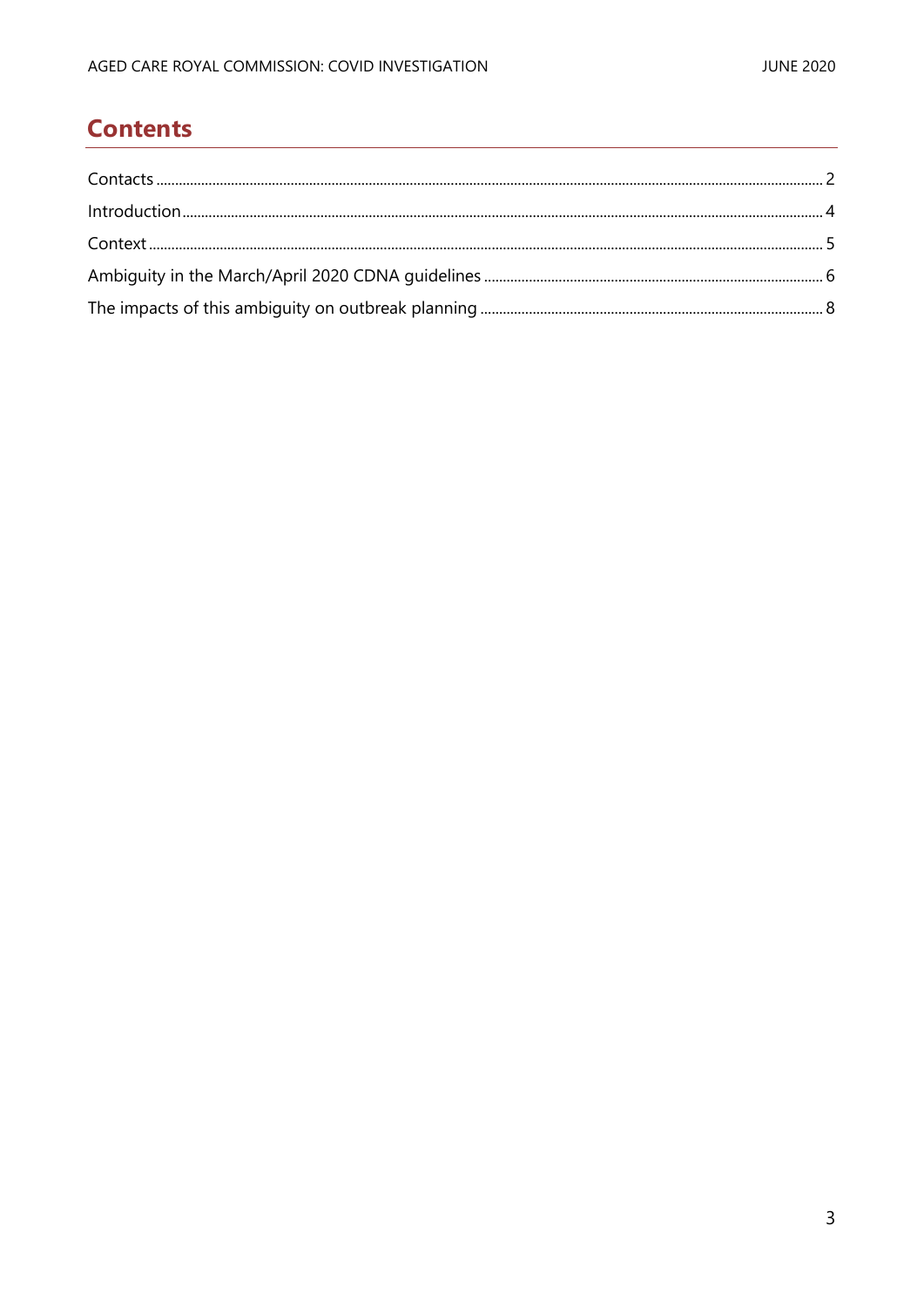### <span id="page-3-0"></span>**Introduction**

UnitingCare Australia welcomes the invitation from the Royal Commission to make submissions to enable an investigation of the impacts of the COVID-19 pandemic on aged care services.

Residential aged care services have served the country well in terms of preparing for the pandemic, and managing at a local level. The difficulty in containment of the infection has been observed at one site: sadly with considerable public airing of negative *opinions* about how well the staff and management have responded. Unfortunately this sits alongside minimal recognition of the outstanding work done by aged care providers and their staff to prepare for and mitigate the risk of the pandemic entering the aged care setting. Older people in other countries have been less fortunate, and we hope that governments will compare and contrast the low number of deaths in Australia with the high level of deaths in residential care settings in some countries, such as the UK, Canada and the United States

This submission deals with a single issue, that of the way in which health and aged care systems are currently positioned in the context of potential outbreaks in residential aged care facilities. We believe it is important that current guidelines be adjusted, to reflect the rights of older people living in residential care facilities to equal access to health care as any other individual in the community. It is important that we make this change now. The pandemic is ongoing and we must initiate the process of learning immediately, in order to best mitigate the current risks presented by the virus.

In this submission we will focus on the CDNA National Guidelines for the Prevention, Control and Public Health Management of COVID-19 Outbreaks in Residential Care Facilities (RCF) in Australia (**[https://www.health.gov.au/resources/publications/coronavirus-covid-19-guidelines-for](https://www.health.gov.au/resources/publications/coronavirus-covid-19-guidelines-for-outbreaks-in-residential-care-facilities)[outbreaks-in-residential-care-facilities](https://www.health.gov.au/resources/publications/coronavirus-covid-19-guidelines-for-outbreaks-in-residential-care-facilities)**) and where relevant other resources available to aged care providers by the Commonwealth Department of Health.

UnitingCare Australia intends to make a further submission to explore the broader range of issues and impacts that have arisen due to the COVID-19 pandemic.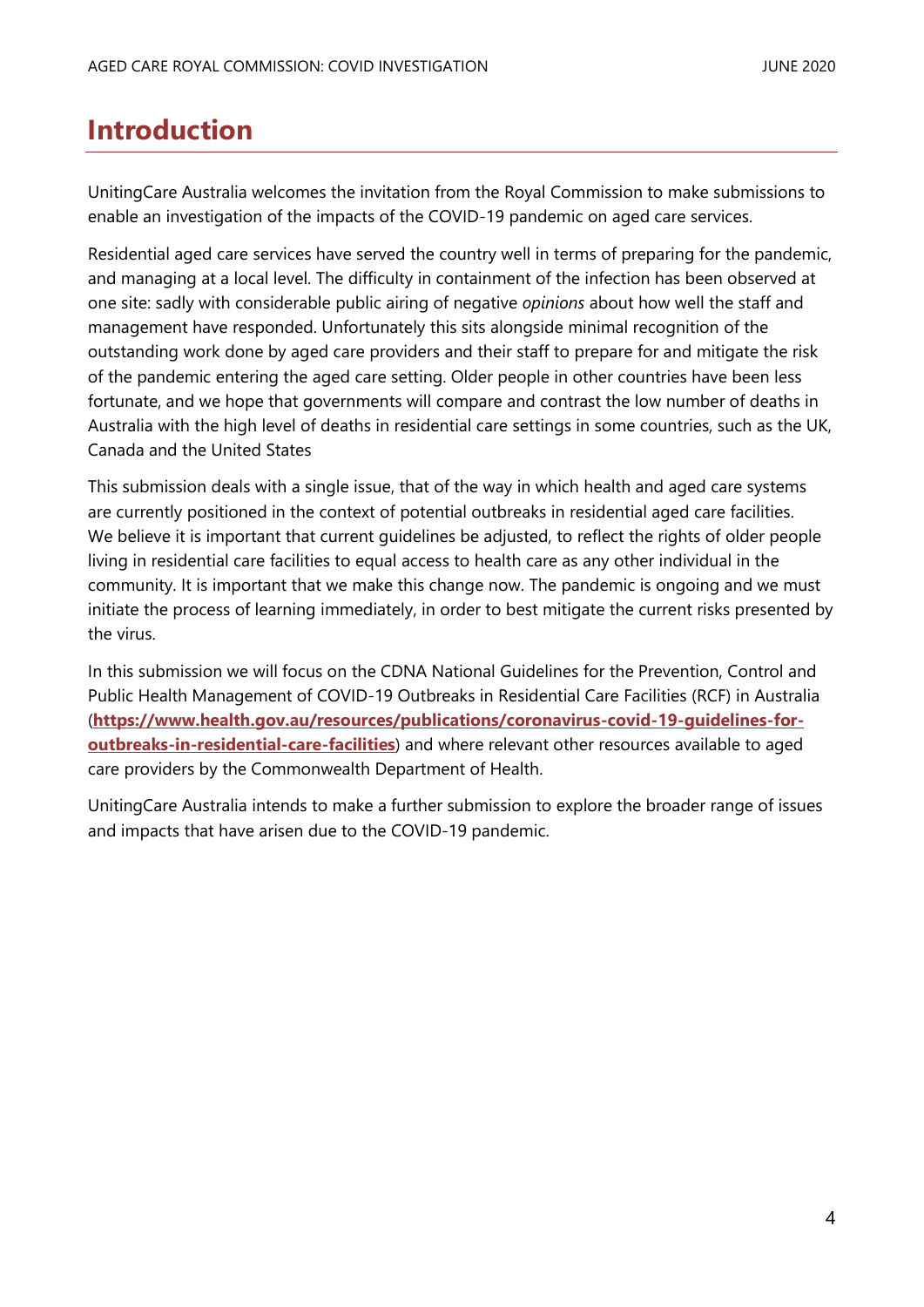### <span id="page-4-0"></span>**Context**

In her evidence to the Royal Commissioner in February Ms Claerwen Little, National Director of UnitingCare Australia identified some key needs and expectations of the community that the aged care system must meet. The following are particularly relevant to this investigation.

- a. That as they age, people are treated with care and compassion and that their rights and dignity are respected.
- b. That consumers have a meaningful choice about the aged care they will receive. …
- e. That aged care is provided by a skilled and adequate workforce, paid at levels comparable with similar positions in other sectors.
- f. That visits to hospital be made only when necessary and not compromise a person's health. …
- h. That Government and providers develop a broader range of models and systems of health delivery to prepare for a changing future.

In the first phase of the pandemic (roughly January–April) the initial response from services was to direct their resources towards responses that would minimise community transmission to older people (both those in the community and residing in aged care facilities) and preparing facilities to be able to contain cases in facilities if they were to occur. In other words, aged care providers considered their responses a critical element of public health strategies to 'flatten the curve'.

The Communicable Diseases Network Australia (CDNA) National Guidelines for the Prevention, Control and Public Health Management of COVID-19 Outbreaks in Residential Care Facilities in Australia (the CDNA guidelines) developed in March 2020 and revised in April assumed:

A COVID-19 pandemic will affect the entire health care system and the community. Hospitals, local public health units and other services may have limited capacity. RCF may not be able to rely on the same level of support they receive now from other parts of the health care system or from other community services during an outbreak.

…

The number of health care workers available to provide care may be reduced by up to one-third because of personal illness, requirements to self-quarantine, concerns about transmission in the workplace, and family/caregiving responsibilities.

Usual sources of supplies are disrupted or unavailable.

Care protocols may change and new practice may have to be adapted…

Effectively, the guidelines assumed a scenario in which – as has been the case in many overseas countries – the health system was overwhelmed to the extent that it may be necessary to accept a situation in which not every individual who contracted COVID-19 could receive the highest level of medical intervention. (More detailed assumptions were set out in the Australian Health Sector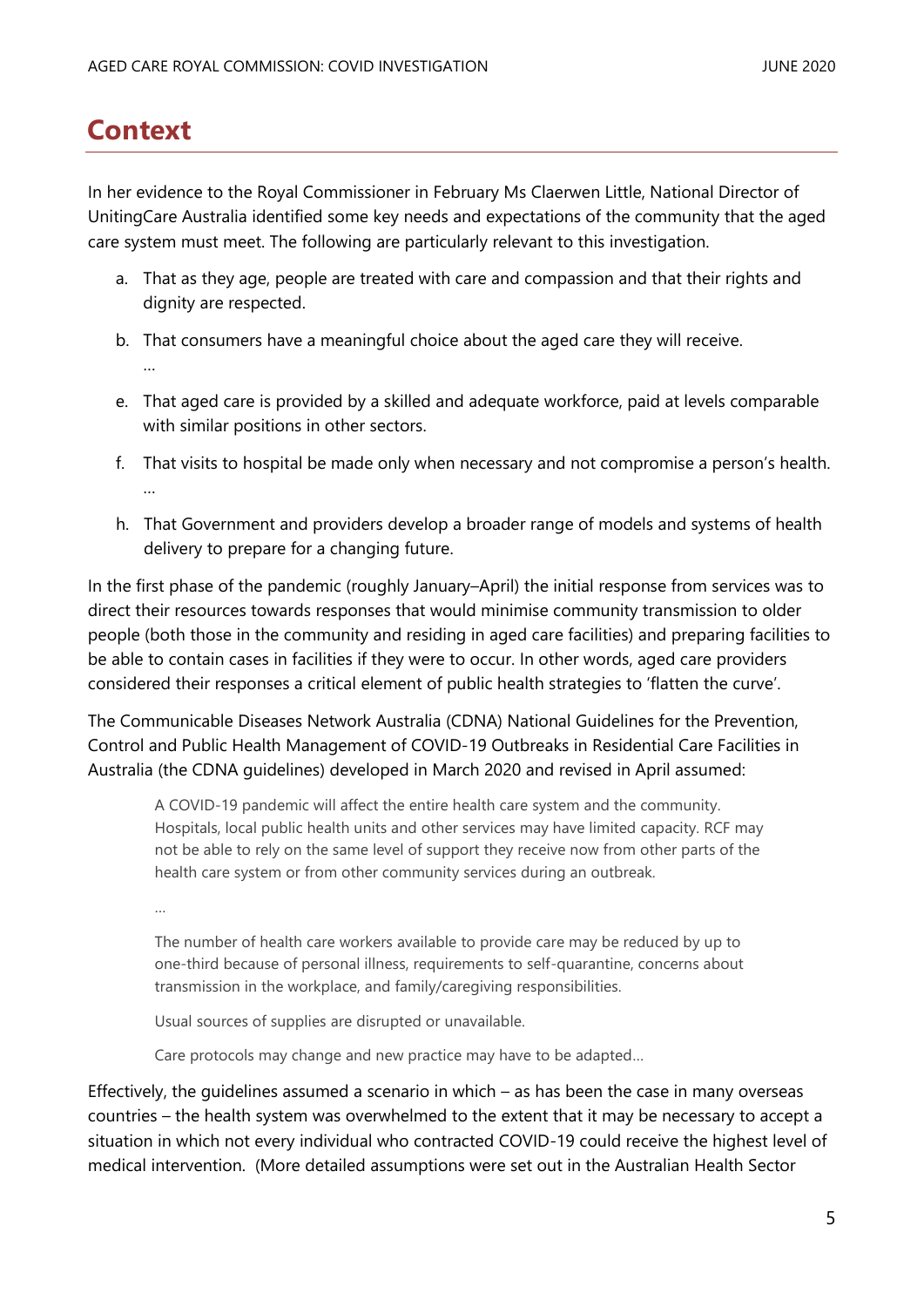Emergency Response Plan for Novel Coronavirus (COVID-19), which underpins the requirements of the CDNA guidelines.)

Australia has been fortunate the 'first wave' has been contained and the community is able to move from the initial phase of the national response plan to the second. This assumes a level of community transmission that is manageable for the public health system. **In this context, we consider that, where the advice of the individual's primary physician or other relevant clinical specialist, including infection control specialists, is that they are better off if they are transferred to hospital rather than remaining in the facility, the right to do so on the same terms as any other individual in the community should be guaranteed.**

UnitingCare Australia makes this submission in the belief that governments must revise the CDNA guidelines as their application in the current situation potentially represents an abrogation of their responsibility to provide the best and safest options for the care of older people in our society. The guidelines reflect a tolerance for risk in residential aged care facilities that is not appropriate in current circumstances.

# <span id="page-5-0"></span>**Ambiguity in the March/April 2020 CDNA guidelines**

The section on Roles and Responsibilities (p2) reflects that the primary responsibility of managing COVID-19 outbreaks lies with residential care facilities (RCF), within their responsibilities for resident care and infection control. All RCF should have in-house (or access to) infection control expertise, and outbreak management plans in place.

Further, RCF are required to:

- Detect and notify outbreaks to state health departments.
- Self-manage outbreaks in accordance with this guideline, the [Australian Guidelines for the](https://www.nhmrc.gov.au/about-us/publications/australian-guidelines-prevention-and-control-infection-healthcare-2019)  [Prevention and Control of Infection in Healthcare \(2019\),](https://www.nhmrc.gov.au/about-us/publications/australian-guidelines-prevention-and-control-infection-healthcare-2019) and the [Australian Health Sector](https://www.health.gov.au/resources/publications/australian-health-sector-emergency-response-plan-for-novel-coronavirus-covid-19)  [Emergency Response Plan for Novel Coronavirus \(2020\).](https://www.health.gov.au/resources/publications/australian-health-sector-emergency-response-plan-for-novel-coronavirus-covid-19)
- Confirm and declare an outbreak (refer to section 5).
- Follow advice on infection control measures and appropriate use of PPE, available on the [Department of Health website.](https://www.health.gov.au/resources/publications/coronavirus-covid-19-guidelines-for-infection-prevention-and-control-in-residential-care-facilities)
- Confirm and declare when an outbreak is over (refer to section 5).

This statement reflects that the legal and ethical risks of decisions relating to the safety and care of individuals who receive aged care services are primarily borne by aged care providers.

The element of the guidelines that is proving problematic for members of the UnitingCare network relates to transfer to a public hospital, or in other words, the interface between the health and aged care sectors in the case of an outbreak.

The section of the guidelines on Response to a Suspected Case of COVID-19 in a Resident (p14) states that residents with suspected or confirmed COVID-19 require appropriate healthcare support...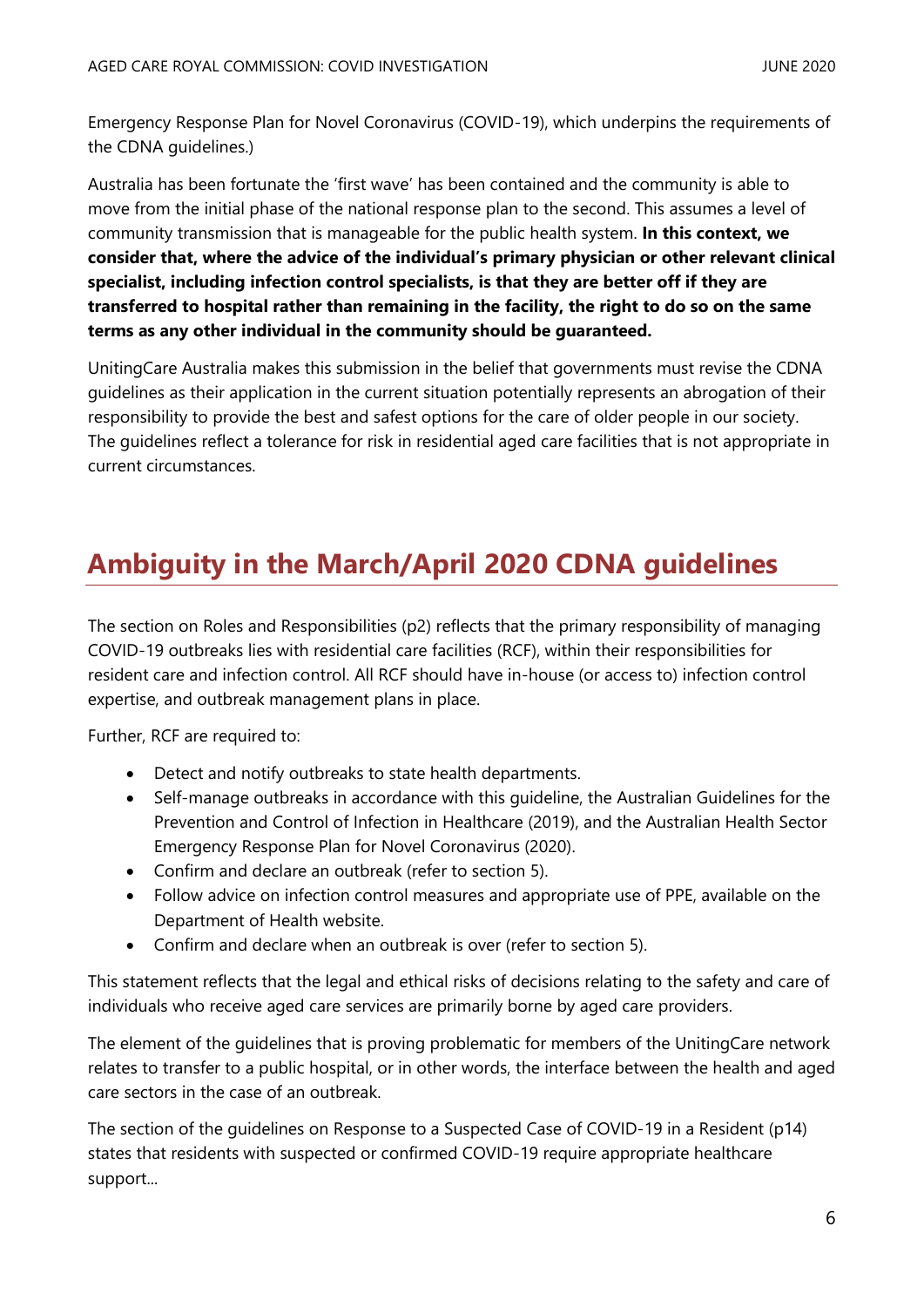Special considerations in the management of residents with suspected or confirmed COVID-19 in an RCF include:

- Immediately isolate ill residents and minimise interaction with other residents.
- If COVID-19 is suspected, have a low threshold for requesting medical review and testing.
- Transfer residents to hospital *only if their condition warrants*. …

In the instance of confirmed COVID-19, RCF management should consider this an opportunity to:

- Identify and implement enhanced infection control measures
- Implement surveillance for further cases
- Review outbreak plans and requirements for implementation.

The bold, italicised caveat in this statement, taken together with Departmental information about expectations of the level of preparedness that facilities should adopt (for example see **<https://publish.viostream.com/app/s-n411ghp>**) and communications from some jurisdictions regarding transfers, have created a situation where providers anticipate that transfers at the request of facilities could be refused.

In the absence of unspecified clinical indications<sup>1</sup>, this would leave facilities with only the option of 'isolation and cohorting' (as described in the CDNA guidelines, p16) to prevent transmission of COVID-19 from these individuals to others in the facility:

RCF should refer to the ICEG IPC guideline for detailed information on the placement of residents within the RCF. A resident with an ARI should be placed in a single room with their own ensuite facilities, if possible, while a diagnosis is sought. Where possible, residents requiring droplet precautions should be restricted to their room. Residents may attend urgent medical or procedural appointments but should wear a mask if tolerated.

Once resident isolation or cohorting measures are in place, to further reduce the risk of transmission, it is preferable to allocate specific RCF staff to the care of residents in isolation (i.e. staff cohorting). The RCF should ensure there are sufficient RNs at the facility to allow this, which may require surge staffing. A register of staff members caring for patients with COVID-19 should be maintained by the RCF. The RCF must ensure that staff members:

- do not move between their allocated room/ section and other areas of the facility, or care for other residents
- self-monitor for signs and symptoms of acute respiratory illness and self-exclude from work if unwell.
- do not work in other facilities even if asymptomatic.

<sup>1</sup> The WHO Operational considerations for case management of COVID-19 in health facility and community, **[https://www.who.int/publications-detail/operational-considerations-for-case-management-of-covid-19-in-health-facility-and](https://www.who.int/publications-detail/operational-considerations-for-case-management-of-covid-19-in-health-facility-and-community)[community](https://www.who.int/publications-detail/operational-considerations-for-case-management-of-covid-19-in-health-facility-and-community)** [accessed 25/5/20] recommendations based on case severity and risk factors do not include a classification of 'mild with no risk factors', suggesting that any person over 60 (or with other risk factors) should be instructed to self-isolate and call COVID-19 hotline for emergency referral as soon as possible, followed by hospitalization for isolation (or cohorting) and inpatient treatment. Known risk factors for severe COVID-19 include: age over 60 years, hypertension, diabetes, cardiovascular disease, chronic respiratory disease, immunocompromising conditions.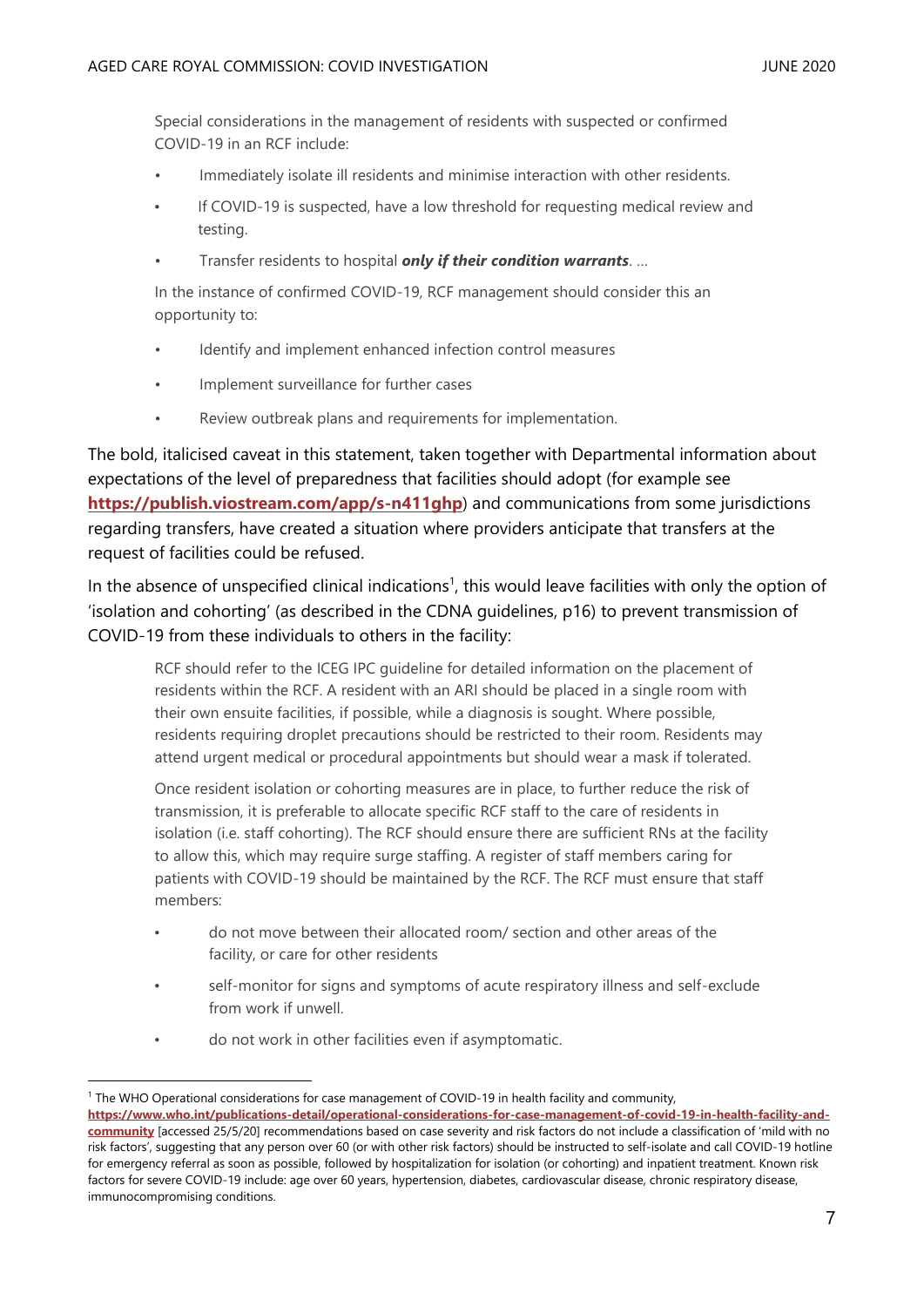We note that the Infection Control Expert Group COVID-19 Infection Prevention and Control for Residential Care Facilities advice dated 16 May 2020 is in contrast with the guidelines in the degree of prescription and better reflect the role of RCFs in decision making i.e. that transfer to hospital 'should be considered for residents whose condition warrants it, in consultation with relatives and taking into account their previous health status and advanced care directive'.

We believe this is nevertheless too narrow, in that it fails to take into account the broader set of responsibilities and risks borne by a facility. When an outbreak occurs, a facility is responsible for determining the course of action that best serves not only the interests and safety of the individual, but also the interests and safety of other individuals in the facility, as well as the staff and essential visitors to the facility.

#### In fact the CDNA guidelines contain the caveat that

[r]eaders should not rely solely on the information contained within this guideline. Guideline information is not intended to be a substitute for advice from other relevant sources including, but not limited to, advice from a health professional. Clinical judgement and discretion may be required in the interpretation and application of these guidelines.

The membership of CDNA and AHPPC, and the Commonwealth of Australia as represented by the Department of Health (the department), do not warrant or represent that the information contained in the guideline is accurate, current or complete. CDNA, AHPPC and the department do not accept any legal liability or responsibility for any loss, damages, costs or expenses incurred by the use of, reliance on, or interpretation of, the information contained in the guideline.

## <span id="page-7-0"></span>**The impacts of this ambiguity on outbreak planning**

UnitingCare Australia has been fortunate to avoid any outbreaks of COVID-19 in their facilities. Organisations within our network have been committed to avoiding outbreaks in facilities, while applying the learning from overseas experiences to outbreak response planning. Key pieces of evidence from overseas indicate that

- strategies should assume that, in the event of an outbreak, significant numbers of aged care workers will become unavailable to work, due either to infection or choosing to selfisolate to protect their own or their families' health
- once an outbreak is experienced in a facility, it is very difficult to contain, due to factors including the availability of and capacity of staff to use PPE as necessary, presenteeism due to financial dependence on work etc.)

Anecdotally, this situation has been exacerbated in many countries by a lack of integration between hospital and 'social care' facilities, with hospitals in the UK, for example, initially refusing to accept transfers of COVID-positive individuals and taking inadequate precautions, leading to transfer of COVID-positive individuals into the residential aged care system.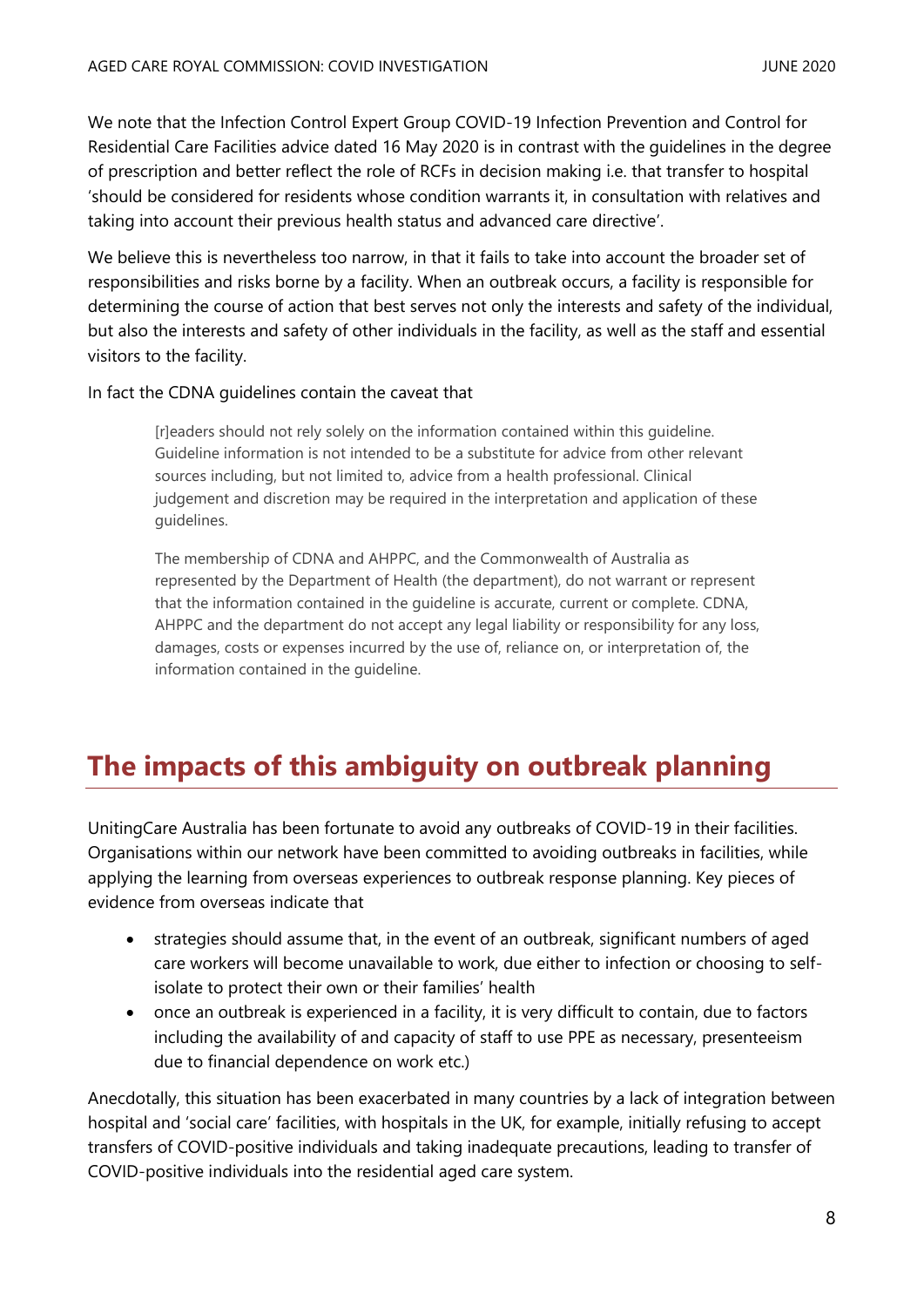UnitingCare Australia believes that taking into consideration

- current resources and access to staff
- the purpose for which aged care residential facilities are designed and accredited (as homes and not acute care facilities), and
- the increasing volume of expert advice that if there is an outbreak the spread of COVID-19 is unlikely to be contained by standard infection control measures as practised in residential care facilities

none of our services would be confident that an outbreak of COVID-19 could be contained with an infected resident on site.

UnitingCare Australia therefore believes that a key assumption in the guidelines—and a key element in public health preparedness and planning—should be that a person in a high risk category, suspected or confirmed to have contracted COVID-19, will need to be automatically transferred to hospital. Rather than assuming that an individual can be effectively quarantined within a facility**, it should be assumed that an individual cannot be effectively quarantined or receive appropriate clinical care within a facility.**

We consider it is critical that when a facility considers their capacity to implement appropriate quarantine and cohorting measures, alongside other factors relevant to the care of an individual who has tested positive, they can take a precautionary approach knowing that the *option* to send an individual to hospital for their own and others' benefit is available.

Without assurance that this is an option, it is not possible for a facility to manage the risks associated with having a COVID-19 positive resident on-site.

Based on what our members know of the way in which various parties responded to the Newmarch outbreak, they are concerned that a local health authority may enforce a 'hospital in the home' approach to treatment of individuals with COVID-19, regardless of the capacity– at that point in time – of the individual facility to provide appropriate care, quarantining of that individual and cohorting, while simultaneously providing ongoing care necessary for the safety of the broader residential community. We do not believe that it is reasonable, under current financial and workforce circumstances, for every facility to operate at the capacity that would be necessary to contain an outbreak, as a standard precautionary measure.